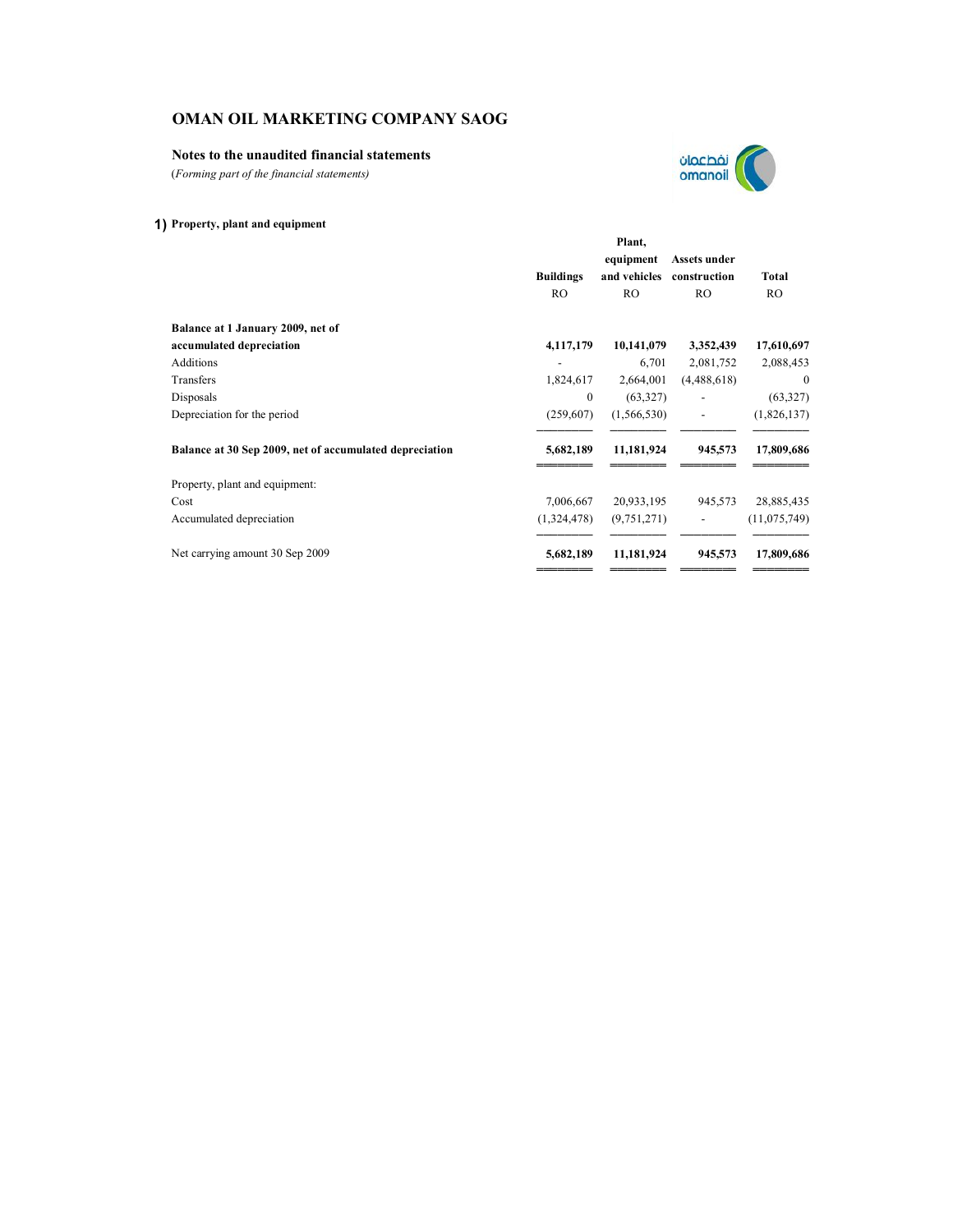**Notes to the unaudited financial statements**

(*Forming part of the financial statements)*



| 2) Inventories                         |                         |                         |                              |
|----------------------------------------|-------------------------|-------------------------|------------------------------|
|                                        | 30/09/2009<br><b>RO</b> | 30/09/2008<br><b>RO</b> | 31/12/2008<br>R <sub>O</sub> |
| Oil and lubricants                     | 4,166,338               | 3,420,895               | 4,276,909                    |
| <b>Stores</b>                          | 7,497                   | 7,497                   | 7,497                        |
| Provision for slow moving stock        | (27,500)                | $\bf{0}$                | $\bf{0}$                     |
|                                        | 4,146,335               | 3,428,392               | 4,284,406                    |
| 3) Accounts receivable and prepayments |                         |                         |                              |
|                                        | 30/09/2009              | 30/09/2008              | 31/12/2008                   |
|                                        | <b>RO</b>               | <b>RO</b>               | R <sub>O</sub>               |
| Trade receivables                      | 18,886,249              | 17,210,022              | 15,586,675                   |
| Less: impairment provision             | (995, 167)              | (868, 437)              | (822, 668)                   |
|                                        | 17,891,082              | 16,341,585              | 14,764,007                   |
| Amounts due from related parties       | 551,020                 | 36,032                  | 532,452                      |
| Other receivables                      | 487,897                 | 641,770                 | 562,235                      |
| Prepaid expenses                       | 915,036                 | 971,011                 | 947,800                      |
|                                        | 19,845,035              | 17,990,398              | 16,806,494                   |
|                                        |                         |                         |                              |

### **Accounts receivable and prepayments**

Changes to the level of impairment provision for trade receivable during the period are as follows

|                                           | 30/09/2009<br>RO | 30/09/2008<br>RO | 31/12/2008<br>RO |
|-------------------------------------------|------------------|------------------|------------------|
| Balance at 1 January                      | 822,668          | 954,848          | 954,848          |
| (Written back)/provided during the period | 177,412          | (55, 530)        | (20, 162)        |
| Written off during the period - net       | (4,913)          | (30, 881)        | (112,018)        |
| Balance at 30 Sep                         | 995,167          | 868,437          | 822,668          |

## **4) Number of Shares**

|                                                                | 30/09/2009              | 30/09/2008<br>Number of shares Number of shares Number of shares | 31/12/2008              |
|----------------------------------------------------------------|-------------------------|------------------------------------------------------------------|-------------------------|
| 3,225,000 Multi-vote shares of RO 0.1 each                     | 3,225,000               | 3,225,000                                                        | 3,225,000               |
| 61,275,000 Ordinary shares of RO 0.1 each                      | 61,275,000              | 61,275,000                                                       | 61,275,000              |
|                                                                | 64,500,000              | 64,500,000                                                       | 64,500,000              |
|                                                                | 30/09/2009              | 30/09/2008<br>Number of shares Number of shares Number of shares | 31/12/2008              |
| Oman Oil Company SAOC - Multi-vote shares<br>- Ordinary shares | 3,225,000<br>28,380,000 | 3,225,000<br>28,380,000                                          | 3,225,000<br>28,380,000 |
|                                                                | 31,605,000              | 31,605,000                                                       | 31,605,000              |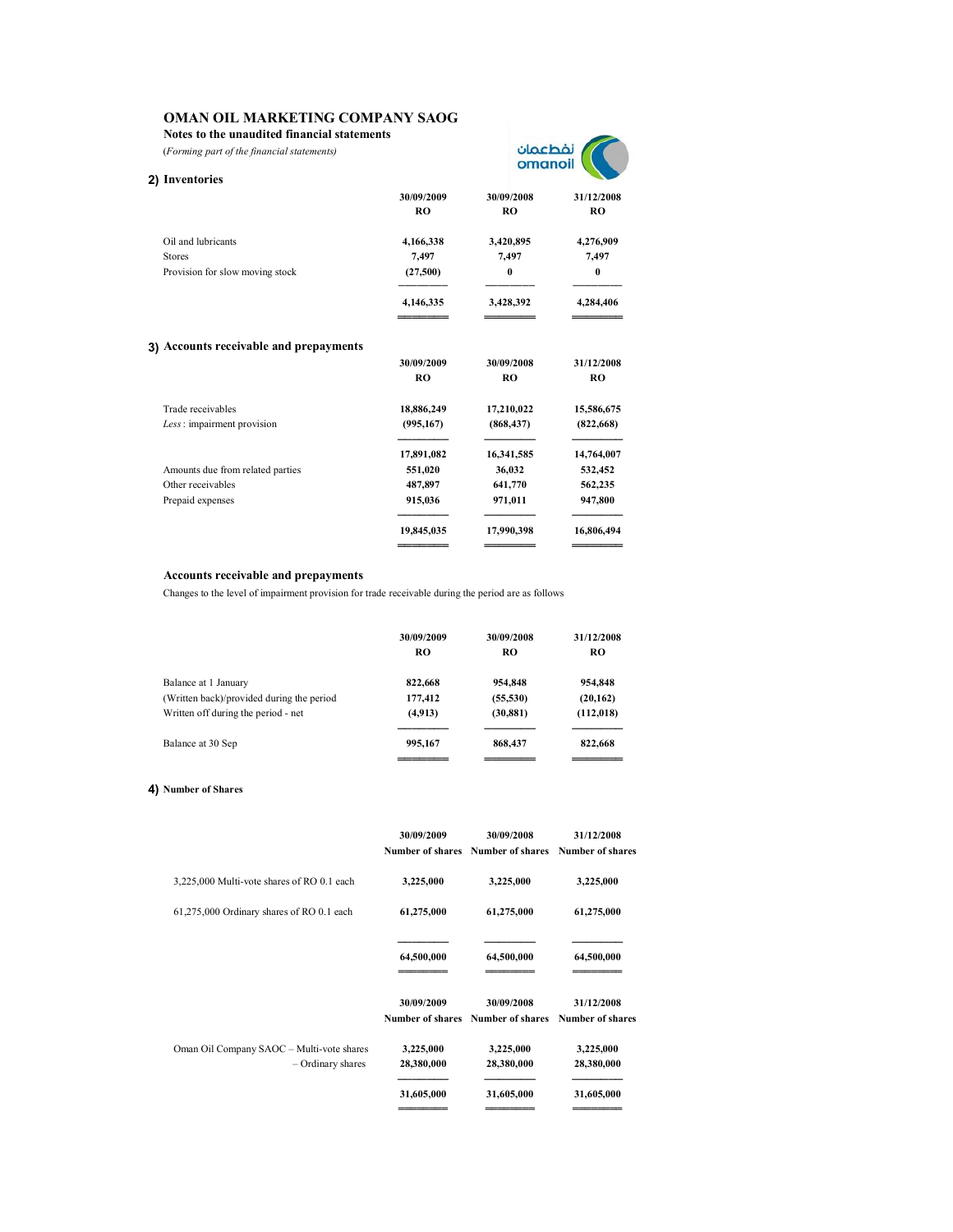**Notes to the unaudited financial statements**

(*Forming part of the financial statements)*

**5) Employee's end of service benefits**

**30/09/2009 30/09/2008 31/12/2008 RO RO RO**

| Movements in the liability recognised in the balance sheet are as follows: |           |           |            |
|----------------------------------------------------------------------------|-----------|-----------|------------|
| Accrual as at 1 January                                                    | 210.839   | 329,806   | 329,806    |
| Accrued during the period                                                  | 18,068    | 45,503    | 51,780     |
| End of service benefits paid / adjustment                                  | (54, 811) | (153,009) | (170, 747) |
|                                                                            |           |           |            |
| Accrual as at 30 Sep                                                       | 174,096   | 222,300   | 210,839    |
|                                                                            |           |           |            |

# **6) Accounts payable and accruals**

|                                                                                         | 30/09/2009<br><b>RO</b> | 30/09/2008<br><b>RO</b> | 31/12/2008<br><b>RO</b> |
|-----------------------------------------------------------------------------------------|-------------------------|-------------------------|-------------------------|
| Trade accounts payable                                                                  | 13,025,303              | 12,068,920              | 14,341,501              |
| Accrued expenses                                                                        | 2,725,850               | 2,645,855               | 2,616,152               |
| Directors' remuneration                                                                 | 56,025                  | 50,625                  | 76,549                  |
| Other payables                                                                          | 317,555                 | 146,375                 |                         |
|                                                                                         | 16,124,733              | 14,911,775              | 17,034,202              |
| 7) Income tax                                                                           |                         |                         |                         |
|                                                                                         | 30/09/2009<br><b>RO</b> | 30/09/2008<br><b>RO</b> | 31/12/2008<br><b>RO</b> |
| Current liability:                                                                      |                         |                         |                         |
| Current period                                                                          | 510,280                 | 671,000                 | 827,000                 |
| Prior years                                                                             | 78,160                  | 36,245                  | 36,245                  |
|                                                                                         | 588,440                 | 707,245                 | 863,245                 |
| Income statement:                                                                       |                         |                         |                         |
| Current period                                                                          | 510,280                 | 671,000                 | 827,000                 |
| Reversal of excess tax provision relating to earlier years                              | 0                       | $\bf{0}$                | 0                       |
| Deferred tax asset relating to the origination and reversal of<br>temporary differences | $\bf{0}$                | $\bf{0}$                | 55,486                  |
|                                                                                         | 510,280                 | 671,000                 | 882,486                 |
|                                                                                         |                         |                         |                         |
| Deferred tax asset:                                                                     |                         |                         |                         |
| At 1 January                                                                            | (9, 438)                | 46,048                  | 46,048                  |
| Movement for the period                                                                 | 0                       | $\bf{0}$                | (55, 486)               |
| At 30 Sep                                                                               | (9, 438)                | 46,048                  | (9, 438)                |
|                                                                                         |                         |                         |                         |